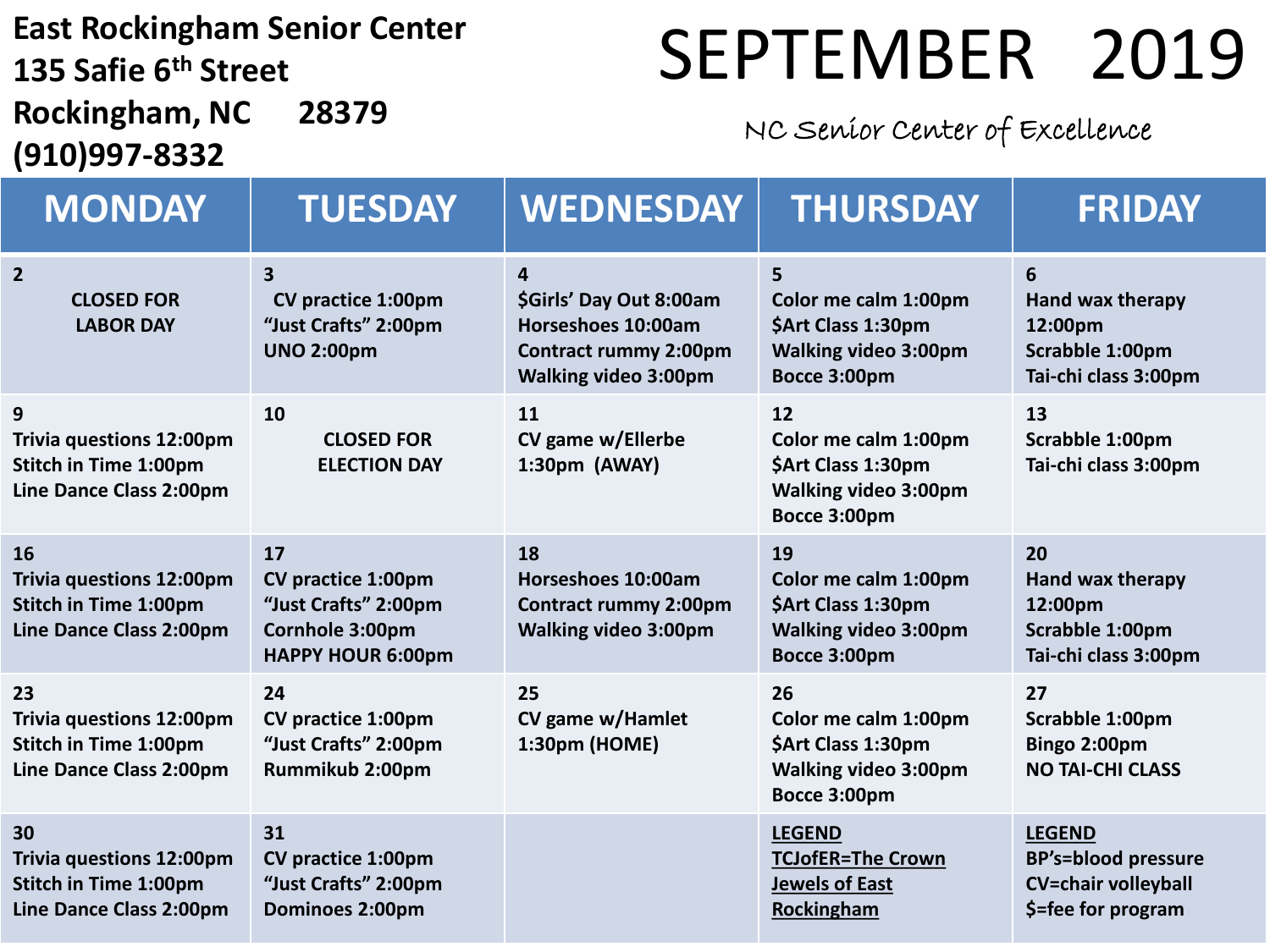# Ellerbe Senior Center<br>306 Millstone Road, Ellerbe, NC 28338

### September 2019

910-652-6006

| <u>JIV UJA UVVU</u><br><b>Monday</b>                         | <b>Tuesday</b>                                                                             | Wednesday                                                                             | <b>Thursday</b>                                      | <b>Friday</b>                                       |
|--------------------------------------------------------------|--------------------------------------------------------------------------------------------|---------------------------------------------------------------------------------------|------------------------------------------------------|-----------------------------------------------------|
| $\overline{2}$<br><b>CLOSED</b><br><b>Labor Day</b>          | $\overline{3}$<br>Pastor Fore 12:00pm<br><b>Our Hero's Tree Ornament</b><br>Making 12:30pm | $\overline{4}$<br><b>Volleyball Practice</b><br>10:00amGame @ Pruitt<br>Health        | 5<br><b>CLOSED</b><br><b>Health Fair in Hamlet</b>   | 6<br>Scrabble 12:15pm                               |
| <b>CLOSED</b><br>9 <sup>°</sup><br>*\$Trip to Hamrick's      | 10<br><b>Healthy Cooking Class</b><br>1:00pm-3:00pm                                        | 11<br><b>Volleyball Practice</b><br>10:00am<br>Game v/s E Rock 2:00pm<br>(Home)       | 12<br>Bingo 12:15pm with<br>Cornerstone Ins.         | 13<br>Aggravation 12:15pm                           |
| <b>16</b><br>Bingo 12:15pm with<br>Humana                    | 17<br><b>Health Cooking Class</b><br>1:00pm-3:00pm                                         | 18<br><b>Volleyball Practice</b><br>10:00am<br>Game at 2:00pm v/s<br>Hamlet<br>(Away) | 19<br>Bingo 12:15pm with<br><b>Community Hospice</b> | 20<br><b>Contract Rummy</b><br>12:15pmFamily Day    |
| 23<br>Bingo 12:15pm with Mt<br><b>Gilead Assisted Living</b> | 24<br><b>Healthy Cooking Class</b><br>1:00pm-3:00pm                                        | 25<br><b>Volleyball Practice</b><br>10:00am                                           | 26<br>Bingo12:15pm with<br><b>Autumn Care-</b>       | 27<br>Triominos 12:15pm                             |
| 30<br><b>Bingo 12:15pm</b>                                   |                                                                                            |                                                                                       |                                                      | Legend: $\frac{2}{7}$ = Fee for<br>program/activity |